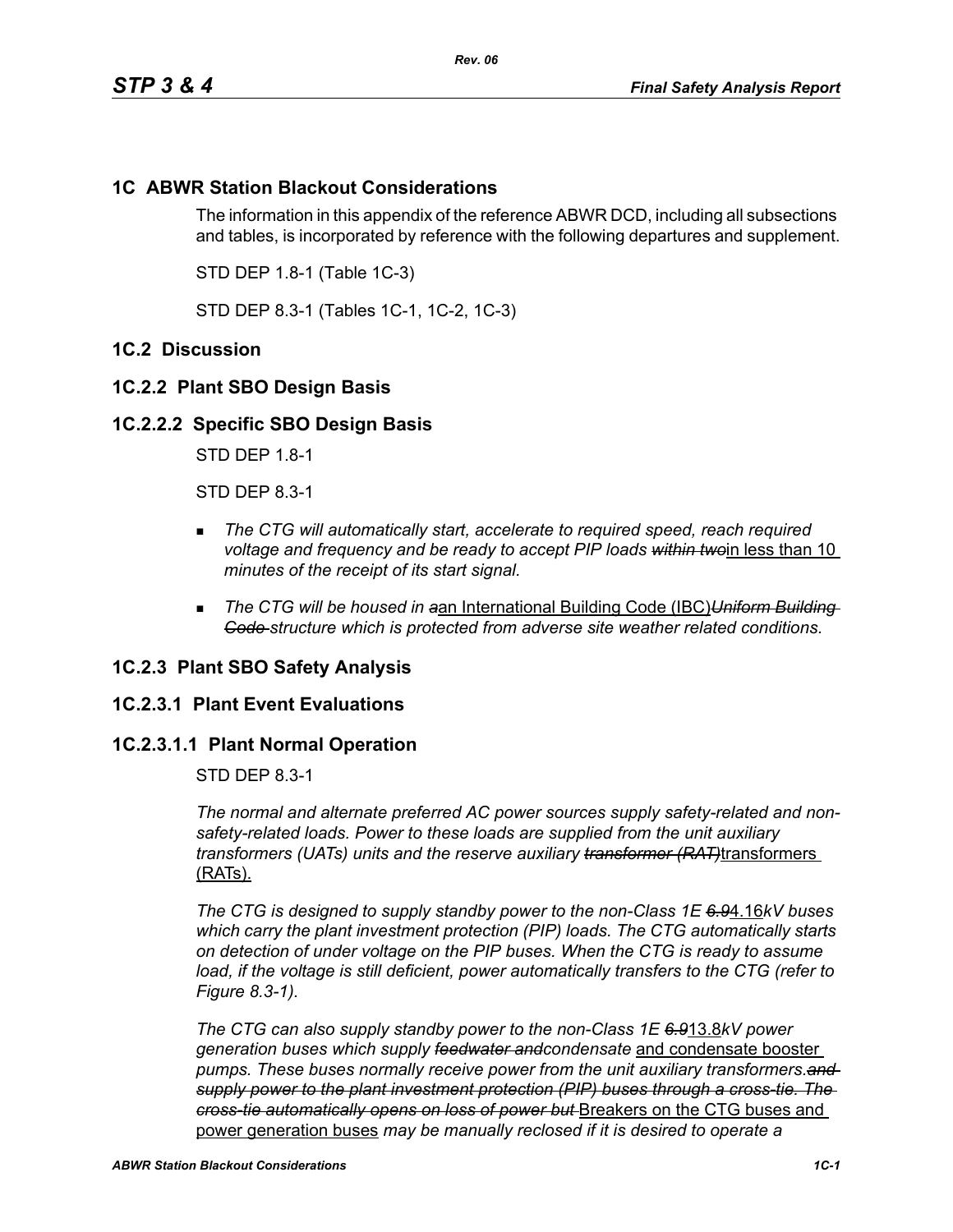*condensate* and condensate booster *pump from the combustion turbine generator or the reserve auxiliary transformer.which are connectable to the PIP buses This arrangement allows the powering of load groups of non-Class 1E equipment in addition to the Class 1E divisions which may be used to supply water to the reactor vessel (refer to Figure 8.3-1).*

## **1C.2.3.1.3 SBO Events**

STD DEP 8.3-1

*The CTG is the AC power source during an SBO event. The CTG can supply 6.9*4.16*kV Class 1E buses through the realignment of pre-selected breakers during SBO events. The CTG will reach operational speed and voltage in 2* less than 10 *minutes and will be available for bus connection within 10 minutes. Upon a LOPP, the CTG is automatically started and configured to non-safety-related PIP loads. Plant operators using appropriate procedures will reconfigure any of the 6.9*4.16 *kV Class 1E buses to accept CTG power. Refer to Tier 2 Subsections 8.3.1.1.7 and 9.5.11.*

## **1C.2.3.2 Alternative AC Power Source Evaluation**

#### STD DEP 8.3-1

*The alternate AC power source (1) is a combustion turbine generator, (2) is provided with an immediate fuel supply that is separate from the fuel supply for other onsite emergency AC power systems, (3) fuel will be sampled and analyzed consistent with applicable standards, (4) is capable of operating during and after a station blackout without any AC support systems powered from the preferred power supply or the blacked-out units Class 1E power sources (5) is designed to power all of the PIP and/or Class 1E shutdown loads necessary within 10 minutes of the onset of the station blackout, such that the plant is capable of maintaining core cooling and containment integrity (6) will be protected from design basis weather events (except seismic and tornado missiles) to the extent that there will be no common mode*  failures between offsite preferred sources and the combustion turbine generator *power source, (7) will be subject to quality assurance guidelines commensurate with its importance to SBO, (8) will have sufficient capacity and capability to supply one division* two divisions *of Class 1E loads, (9) will have sufficient capacity and capability to supply the required non-Class 1E loads used for a safe shutdown, (10) will undergo factory testing to demonstrate its ability to reliably start, accelerate to required speed and voltage and supply power within two*in less than 10 *minutes, (11) will not normally supply power to nuclear safety-related equipment except under specific conditions, (12) will not be a single point single failure detriment to onsite emergency AC power sources, and (13) will be subject to site acceptance testing; periodic preventative maintenance, inspection, testing; operational reliability assurance program goals.*

# **1C.4 COL License Information**

# **1C.4.1 Station Blackout Procedures**

The following site-specific supplement addresses COL License Information Item 1.13.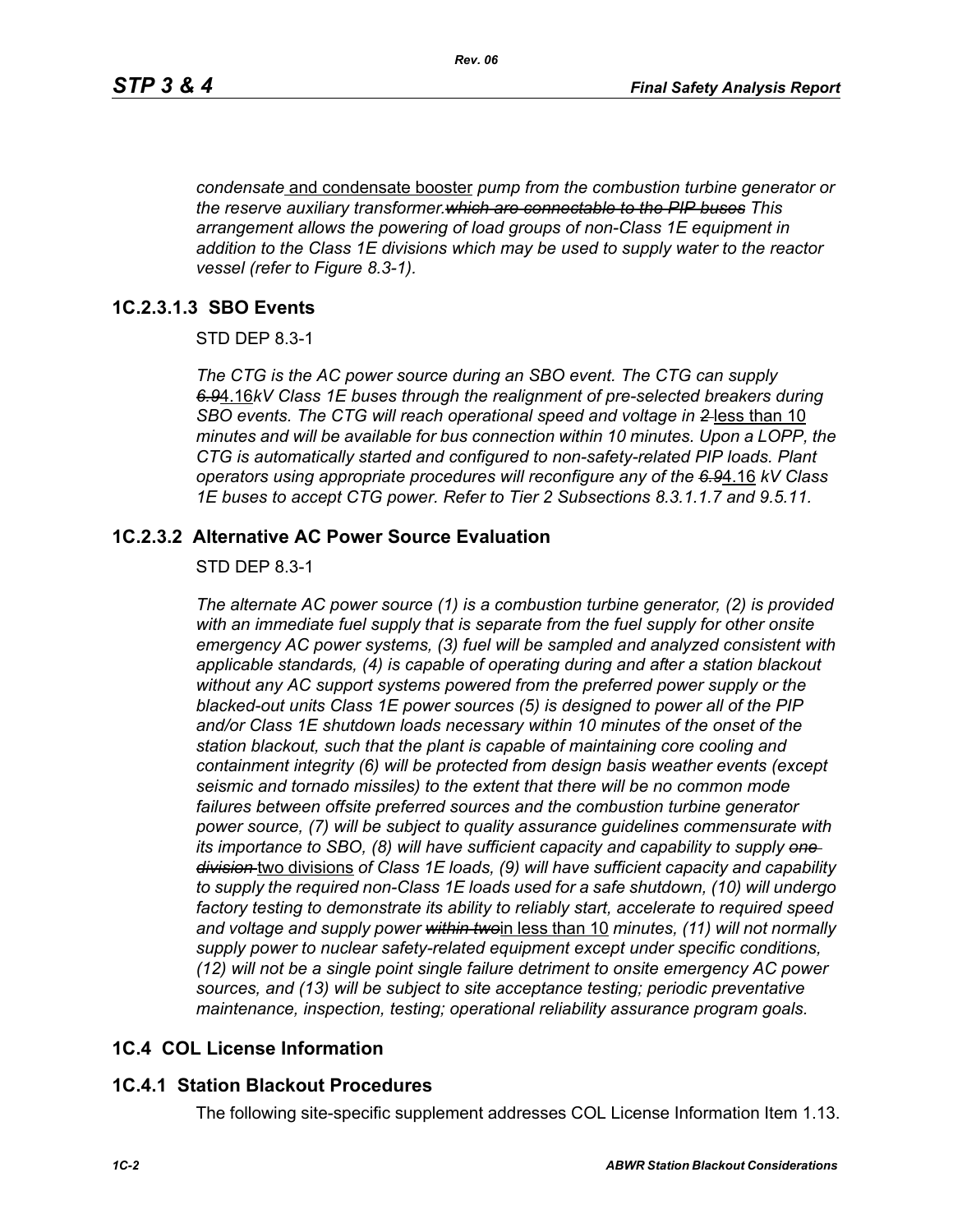The station blackout procedure(s) will be developed consistent with the plant operating procedure development plan in Section 13.5. (COM 1C-1)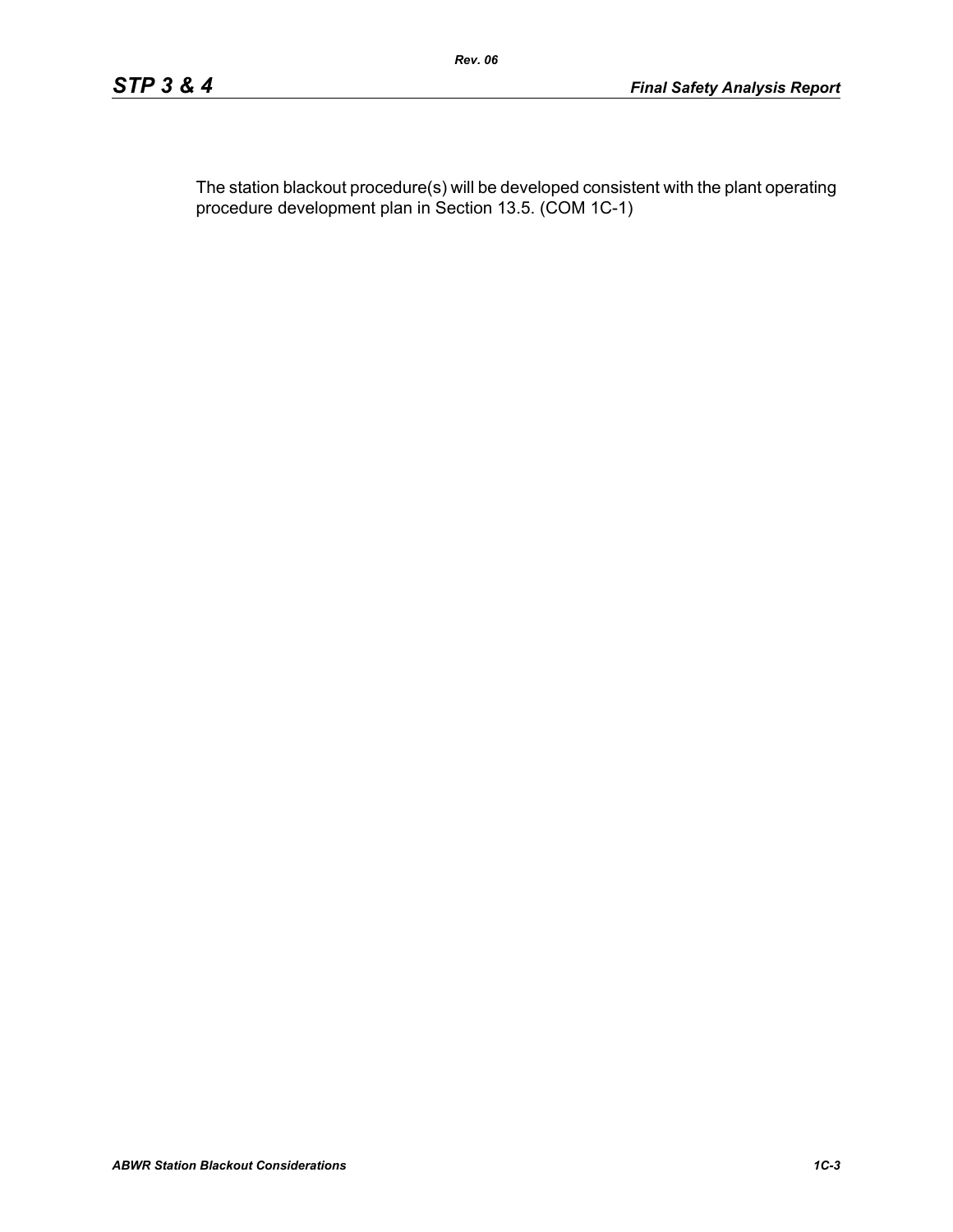| <b>Requirements</b>                                                                                                                                                                                                                                                                            | Compliance                                                                                                                                                                                                                                                                                                                                                                                                                                                                                                                                                                                                                                                                                                                                                                                                  |
|------------------------------------------------------------------------------------------------------------------------------------------------------------------------------------------------------------------------------------------------------------------------------------------------|-------------------------------------------------------------------------------------------------------------------------------------------------------------------------------------------------------------------------------------------------------------------------------------------------------------------------------------------------------------------------------------------------------------------------------------------------------------------------------------------------------------------------------------------------------------------------------------------------------------------------------------------------------------------------------------------------------------------------------------------------------------------------------------------------------------|
| 10CFR50-63 Loss of all alternating current power.                                                                                                                                                                                                                                              |                                                                                                                                                                                                                                                                                                                                                                                                                                                                                                                                                                                                                                                                                                                                                                                                             |
| 50.63 Loss of all alternating current power.                                                                                                                                                                                                                                                   |                                                                                                                                                                                                                                                                                                                                                                                                                                                                                                                                                                                                                                                                                                                                                                                                             |
| (a) Requirements<br>(1) Each light-water-cooled nuclear power plant licensed to operate must be<br>able to withstand for a specified duration and recover from a station<br>blackout as defined in § 50.2. The specified station blackout duration shall<br>be based on the following factors: | The ABWR design will utilize an alternate AC (AAC) power source to<br>mitigate and recover from station blackout events (defined in 50.2).<br>The AAC power source will be a combustion turbine generator<br>(CTG). The CTG will be totally independent from offsite preferred<br>and onsite Class 1E sources. A ten (10) minute interval is used as<br>the ABWR design basis for the SBO event duration. The AAC power<br>source provides a diverse power source to the plant.                                                                                                                                                                                                                                                                                                                             |
| (i) The redundancy of the onsite emergency AC power sources                                                                                                                                                                                                                                    | The ABWR design CTG will have sufficient capacity and capabilities<br>to power the necessary reactor core coolant, control and protective<br>systems including station battery and other auxiliary support loads<br>needed to bring the plant to a safe and orderly shutdown condition<br>(defined in 50.2). The CTG supplied will be rated at a minimum of<br>9minimum of 20 MWe and be capable of accepting shutdown loads<br>within 10 minutes.<br>The current plant onsite emergency power sources include three (3)<br>independent and redundant DG divisions which are designed to<br>supply approximately 57.2 MWe within 1 minute.<br>Additionally, the plant has been designed to accommodate AC<br>power source losses for a period up to 8 hours. The AAC limits the<br>SBO event to 10 minutes. |

*1C-4*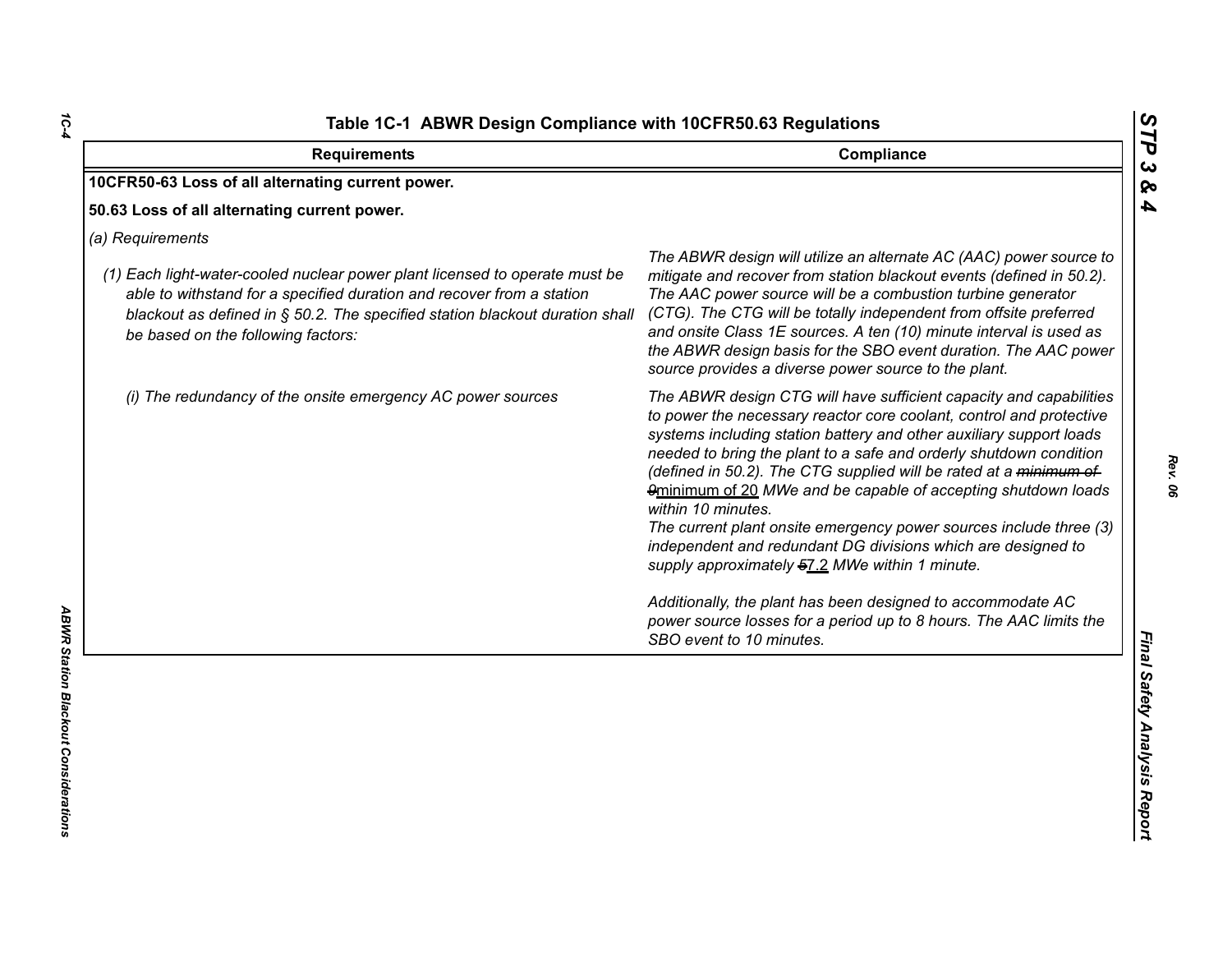**ABWR Station Blackout Considerations** 

|  |  | able 1C-1 ABWR Design Compliance with 10CFR50.63 Regulations (Continued) |  |  |  |
|--|--|--------------------------------------------------------------------------|--|--|--|
|--|--|--------------------------------------------------------------------------|--|--|--|

| <b>Requirements</b>                                                                                                                                                                                                                                                                                                                                                                                                                                                            | Compliance                                                                                                                                                                                                                                                                                                                                                                                                                                                                                                                                                                                                                                                                                                                                                              | ТP                           |
|--------------------------------------------------------------------------------------------------------------------------------------------------------------------------------------------------------------------------------------------------------------------------------------------------------------------------------------------------------------------------------------------------------------------------------------------------------------------------------|-------------------------------------------------------------------------------------------------------------------------------------------------------------------------------------------------------------------------------------------------------------------------------------------------------------------------------------------------------------------------------------------------------------------------------------------------------------------------------------------------------------------------------------------------------------------------------------------------------------------------------------------------------------------------------------------------------------------------------------------------------------------------|------------------------------|
| (b) Limitation of scope<br>(c) Implementation<br>(1) Information Submittal. For each light-water-cooled nuclear power plant<br>licensed to operate after the effective date of this amendment, the<br>licensee shall submit the information defined below to the Director by 270<br>days after the date of license issuance:<br>(i) A proposed station blackout duration to be used in determining<br>compliance with paragraph (a) of this section, including a justification | In addition to the discussion under (a) above, the following is noted.<br>The ABWR design SBO duration time considerations are consistent<br>with RG1.155 and NUMARC-87-00. Upon loss of offsite power<br>(LOPP) and upon the subsequent loss of all on site AC emergency<br>power sources (three independent and redundant DGs), the CTG<br>can be manually connected to any one of the three safety-related<br>(Class 1E) buses by closing two circuit breakers. The alternative AC<br>(AC) power source will automatically start, and within 2-in less than<br>10 minutes be up to required speed and voltage. It will then<br>automatically connect to selected PIP buses (non-Class 1E) loads.<br>During the first 10 minutes, the reactor will have automatically | ట<br>ବ<br>4                  |
| for the selection based on the four factors identified in paragraph (a) of<br>this section                                                                                                                                                                                                                                                                                                                                                                                     | tripped, the main steam isolation valves (MSIVs) closed, and the<br>RCIC actuated.<br>The RCIC system will automatically control reactor coolant level.<br>Any necessary relief valve operation will also be automatic.<br>Within the 10 minute SBO interval, none of the above actions will<br>require AC power or manual operator actions.<br>The reconfiguration of the CTG to pick up the Class 1E buses will<br>require manual closure of two circuit breakers from the control room.<br>Upon restoration of power to the safety bus(es), the remaining safe<br>shutdown loads will be energized.                                                                                                                                                                  |                              |
|                                                                                                                                                                                                                                                                                                                                                                                                                                                                                |                                                                                                                                                                                                                                                                                                                                                                                                                                                                                                                                                                                                                                                                                                                                                                         | Final Safety Analysis Report |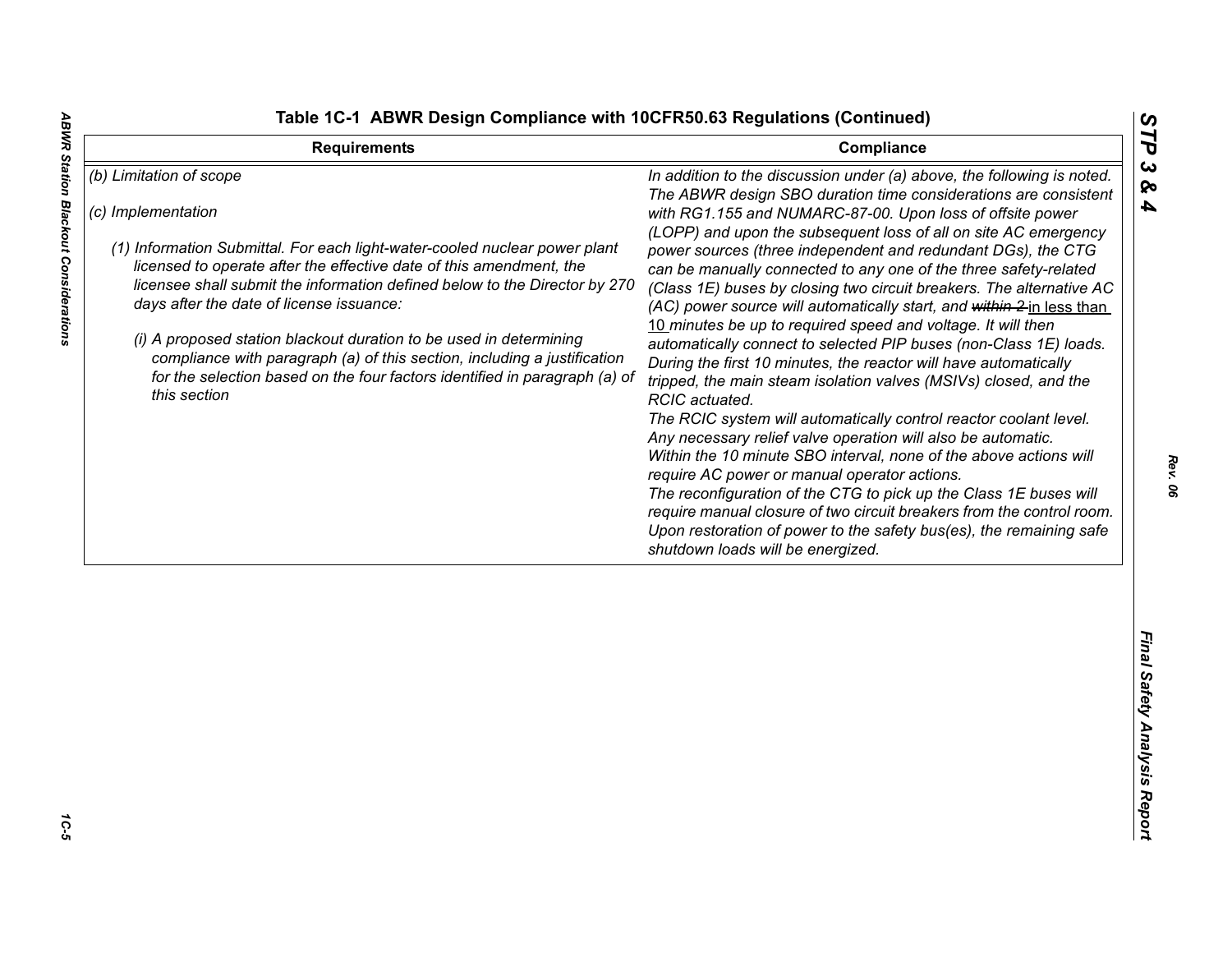| <b>Requirements</b>                                                                                                                                                                                                                                                                                                                                                                                                                                                                                                                                                                                                                                                                                                        | STP<br>Compliance                                                                                                                                                                                                                                                                                                                                                                                                                                                                                                                                |
|----------------------------------------------------------------------------------------------------------------------------------------------------------------------------------------------------------------------------------------------------------------------------------------------------------------------------------------------------------------------------------------------------------------------------------------------------------------------------------------------------------------------------------------------------------------------------------------------------------------------------------------------------------------------------------------------------------------------------|--------------------------------------------------------------------------------------------------------------------------------------------------------------------------------------------------------------------------------------------------------------------------------------------------------------------------------------------------------------------------------------------------------------------------------------------------------------------------------------------------------------------------------------------------|
| (2) Alternate AC source: The alternate AC power source(s), as defined in § 50.2,<br>will constitute acceptable capability to withstand station blackout provided an<br>analysis is performed which demonstrates that the plant has this capability<br>from onset of the station blackout until the alternate AC source(s) and<br>required shutdown equipment are started and lined up to operate. The time<br>required for startup and alignment of the alternate AC power source(s) and<br>this equipment shall be demonstrated by test. Alternate AC source(s) serving<br>a multiple unit site where onsite emergency AC source are not shared<br>between units must have, as a minimum, the capacity and capability for | $\boldsymbol{\omega}$<br>The ABWR CTG will be automatically initiated upon the loss of<br>ଚ୍ଚ<br>power to the PIP buses. The CTG will achieve required speed and<br>4<br>voltage within 2in less than 10 minutes. The CTG will be manually<br>connected to safe shutdown buses within 10 minutes. These<br>equipment capabilities will be demonstrated 1) by the manufacturer's<br>component tests, 2) by the CTG initial startup tests and 3)<br>periodically by the COL applicant as part of his operational reliability<br>assurance program. |
| coping with a station blackout in any of the units. At sites where onsite<br>emergency AC sources are shared between units, the alternate AC source(s)                                                                                                                                                                                                                                                                                                                                                                                                                                                                                                                                                                     | The ABWR design is a single unit plant arrangement design.<br>On site emergency AC sources are not shared between units.                                                                                                                                                                                                                                                                                                                                                                                                                         |
| must have the capacity and capability as required to ensure that all units can<br>be brought to and maintained in safe shutdown (non-DBA) as defined in $\S$<br>50.2. If the alternate AC source(s) meets the above requirements and can be<br>demonstrated by test to be available to power the shutdown buses within 10<br>minutes of the onset of station blackout, then no coping analysis is required.                                                                                                                                                                                                                                                                                                                | The CTG AAC source is available to power shutdown loads within 10<br>minutes as described above. Therefore, no coping analysis is<br>required. In addition, the ABWR is designed with an 8-hour battery to<br>accommodate station blackout without the need for AC power. Also,<br>the three independent emergency diesel generator systems will<br>accommodate one DG out of service, plus a single failure, with the<br>remaining DG capable of bringing the plant to safe shutdown.                                                           |
|                                                                                                                                                                                                                                                                                                                                                                                                                                                                                                                                                                                                                                                                                                                            |                                                                                                                                                                                                                                                                                                                                                                                                                                                                                                                                                  |
|                                                                                                                                                                                                                                                                                                                                                                                                                                                                                                                                                                                                                                                                                                                            | Final Safety Analysis Report                                                                                                                                                                                                                                                                                                                                                                                                                                                                                                                     |
|                                                                                                                                                                                                                                                                                                                                                                                                                                                                                                                                                                                                                                                                                                                            |                                                                                                                                                                                                                                                                                                                                                                                                                                                                                                                                                  |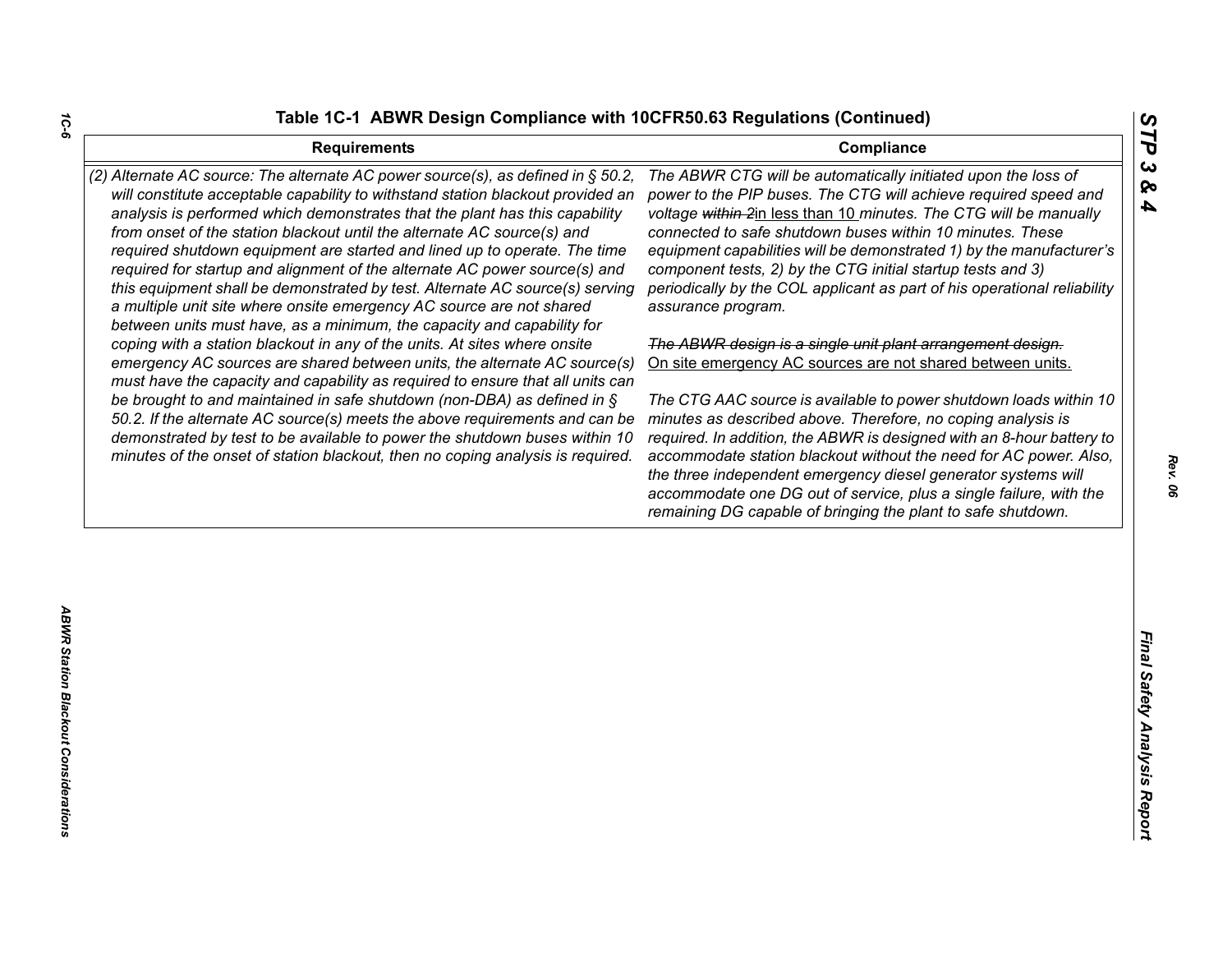| Table 1C-2 ABWR Design Compliance with RG 1.155                                                                                                                                                                                                                                                                                                                                                                                                                |                                                                                                                                                                                                                                                                                                                                                                                                                                                                                                                                     |  |
|----------------------------------------------------------------------------------------------------------------------------------------------------------------------------------------------------------------------------------------------------------------------------------------------------------------------------------------------------------------------------------------------------------------------------------------------------------------|-------------------------------------------------------------------------------------------------------------------------------------------------------------------------------------------------------------------------------------------------------------------------------------------------------------------------------------------------------------------------------------------------------------------------------------------------------------------------------------------------------------------------------------|--|
| <b>Requirements</b>                                                                                                                                                                                                                                                                                                                                                                                                                                            | Compliance                                                                                                                                                                                                                                                                                                                                                                                                                                                                                                                          |  |
| <b>Regulatory Guide 1.155-Station Blackout</b>                                                                                                                                                                                                                                                                                                                                                                                                                 |                                                                                                                                                                                                                                                                                                                                                                                                                                                                                                                                     |  |
| <b>Regulatory Position</b>                                                                                                                                                                                                                                                                                                                                                                                                                                     |                                                                                                                                                                                                                                                                                                                                                                                                                                                                                                                                     |  |
| 3.3.5 If an AAC power source is selected specifically for satisfying the<br>requirements for station blackout, the design should meet the following criteria:<br>1. The AAC power source should not normally be directly connected to the<br>preferred or the blacked-out unit's onsite emergency AC power system.                                                                                                                                             | The ABWR AAC power source is not normally connected to the<br>preferred or the onsite emergency AC power system. TwoAt least<br>two open circuit breakers-one Class 1E and the etherothers non-<br>Class 1E- separate the CTG from the safety-related emergency<br>buses.<br>The AAC power source is also not normally connected to any of the<br>preferred AC power sources or their associated non-safety-related<br>buses. AAt least two non-Class 1E circuit breaker-<br>separatesbreakers separate the CTG from the PIP buses. |  |
| 3. The AAC power source should be available in a timely manner after the<br>onset of station blackout and have provisions to be manually connected to<br>one or all of the redundant safety buses as required. The time required for<br>making this equipment available should not be more than 1 hour as<br>demonstrated by test. If the AAC power source can be demonstrated by<br>test to be available to power the shutdown buses within 10 minutes of the | The ABWR AAC design power source will be automatically started<br>and reach rated speed and voltage and be available to supply PIP<br>loads within 2in less than 10 minutes, and safety-related loads within<br>10 minutes for any loss of preferred offsite power sources (LOPP).<br>The design has provisions to assure the timely manual                                                                                                                                                                                         |  |
| onset of station blackout, no coping analysis is required.                                                                                                                                                                                                                                                                                                                                                                                                     | interconnection between the AAC (CTG) and any one or more of the<br>safety-related shutdown buses.                                                                                                                                                                                                                                                                                                                                                                                                                                  |  |
|                                                                                                                                                                                                                                                                                                                                                                                                                                                                | The ABWR AAC design will be demonstrated by test to show that it<br>can be connected to safety-related buses within 10 minutes.<br>Therefore, no coping analysis is required.                                                                                                                                                                                                                                                                                                                                                       |  |
| 4. The AAC power source should have sufficient capacity to operate the<br>systems necessary for coping with a station blackout for the time required<br>to bring and maintain the plant in safe shutdown.                                                                                                                                                                                                                                                      | The ABWR AAC power source is rated at least at 920 MWe, which is<br>more than sufficient capacity to operate the necessary safe<br>shutdown loads which are less than 57.2 MWe.                                                                                                                                                                                                                                                                                                                                                     |  |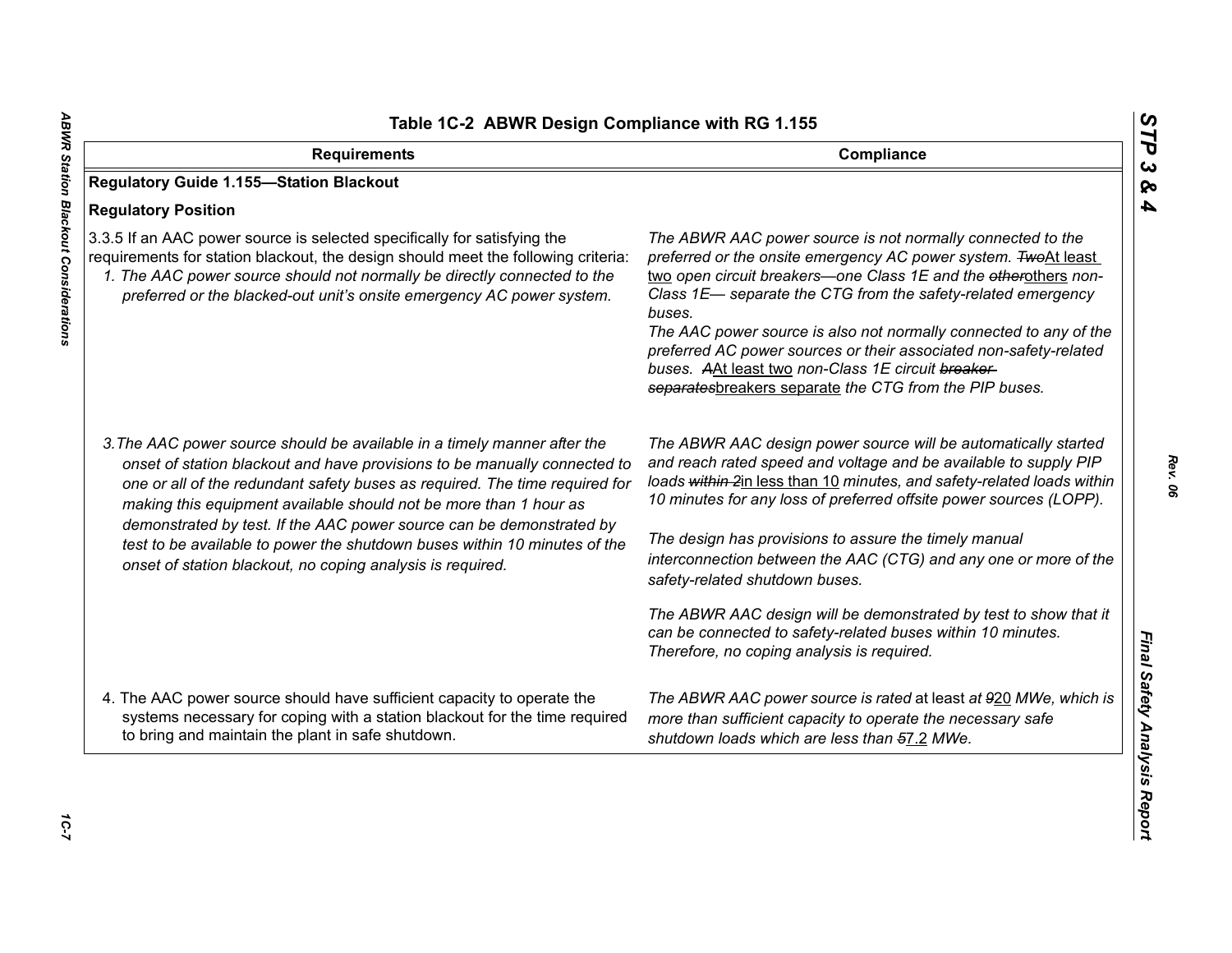| Compliance<br><b>Requirements</b><br><b>Appendix B - Guidance Regarding Systems/Components</b><br><b>Alternate AC Sources</b><br><b>ABWR AAC Power Source</b><br>Required if connected to Class 1E buses.<br>Independence<br>from Existing<br>Separation to be provided by 2 circuit breakers<br>Safety-Related<br>in series (1 Class 1E at the Class 1E bus and 1<br>closest to the CTG is non-Class 1E (see Figure 8.3-1).<br>non-Class 1E).<br>Systems | TwoAt least two breakers separate the onsite emergency power<br>buses from the CTG. One breaker is Class 1E and the breaker | Water Source (Existing Condensate Storage SBO Recovery with AAC Power Source<br><b>Tank or Alternate)</b><br><b>Instrument Air (Compressed Air System)</b> |  | Table 1C-2 ABWR Design Compliance with RG 1.155 (Continued) |  |
|-----------------------------------------------------------------------------------------------------------------------------------------------------------------------------------------------------------------------------------------------------------------------------------------------------------------------------------------------------------------------------------------------------------------------------------------------------------|-----------------------------------------------------------------------------------------------------------------------------|------------------------------------------------------------------------------------------------------------------------------------------------------------|--|-------------------------------------------------------------|--|
|                                                                                                                                                                                                                                                                                                                                                                                                                                                           |                                                                                                                             |                                                                                                                                                            |  |                                                             |  |
|                                                                                                                                                                                                                                                                                                                                                                                                                                                           |                                                                                                                             |                                                                                                                                                            |  |                                                             |  |
|                                                                                                                                                                                                                                                                                                                                                                                                                                                           |                                                                                                                             |                                                                                                                                                            |  |                                                             |  |
|                                                                                                                                                                                                                                                                                                                                                                                                                                                           |                                                                                                                             |                                                                                                                                                            |  |                                                             |  |
|                                                                                                                                                                                                                                                                                                                                                                                                                                                           |                                                                                                                             |                                                                                                                                                            |  |                                                             |  |
|                                                                                                                                                                                                                                                                                                                                                                                                                                                           |                                                                                                                             |                                                                                                                                                            |  |                                                             |  |
|                                                                                                                                                                                                                                                                                                                                                                                                                                                           |                                                                                                                             |                                                                                                                                                            |  |                                                             |  |
|                                                                                                                                                                                                                                                                                                                                                                                                                                                           |                                                                                                                             |                                                                                                                                                            |  |                                                             |  |
|                                                                                                                                                                                                                                                                                                                                                                                                                                                           |                                                                                                                             |                                                                                                                                                            |  |                                                             |  |
|                                                                                                                                                                                                                                                                                                                                                                                                                                                           |                                                                                                                             |                                                                                                                                                            |  |                                                             |  |
|                                                                                                                                                                                                                                                                                                                                                                                                                                                           |                                                                                                                             |                                                                                                                                                            |  |                                                             |  |
|                                                                                                                                                                                                                                                                                                                                                                                                                                                           |                                                                                                                             |                                                                                                                                                            |  |                                                             |  |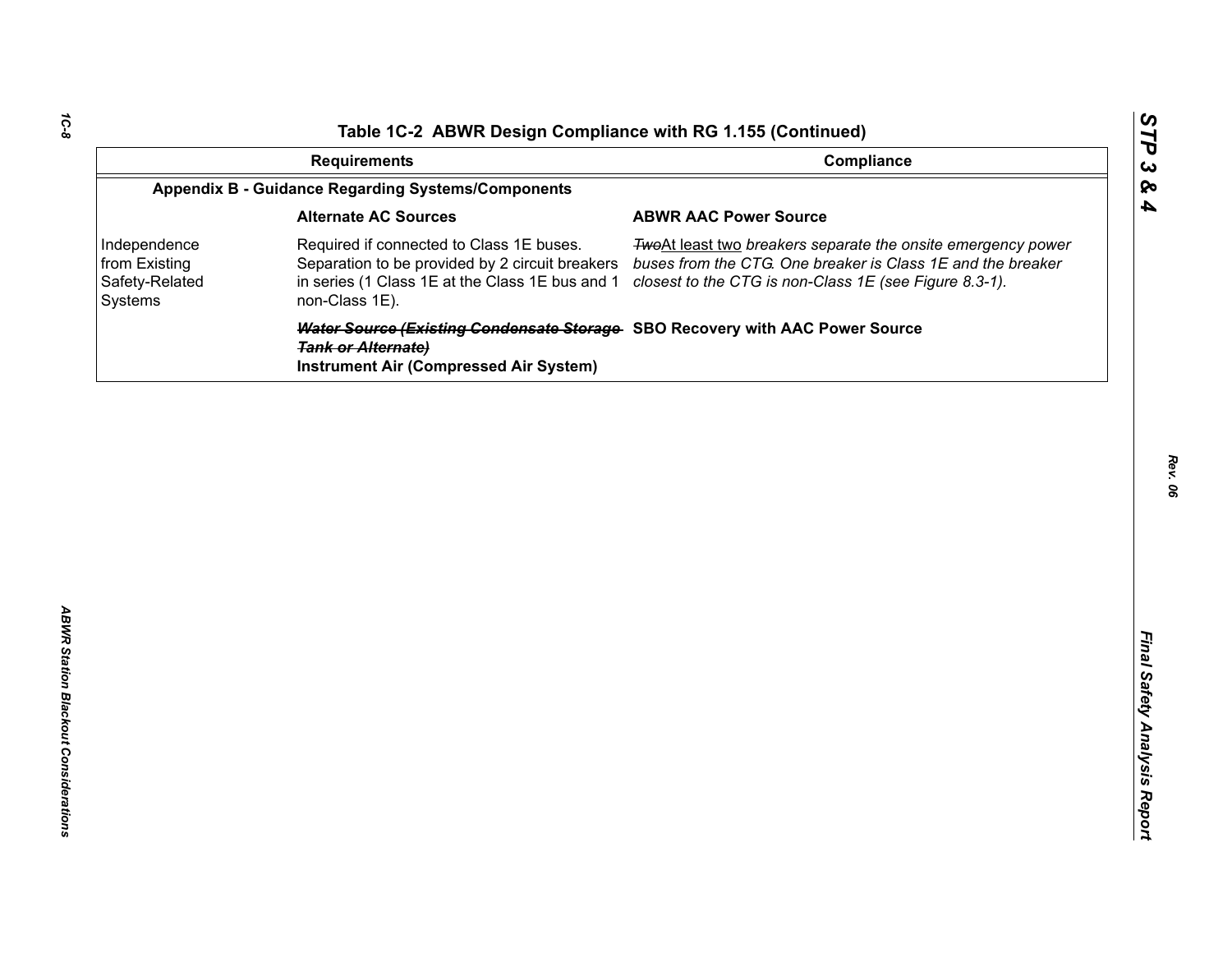| <b>Requirements</b>                                                                                                                                                                                                                                                                                                                                                                                                                                                                                                                                                                 | Compliance                                                                                                                                                                                                                                                                                                                                                                                                                                                                                                                                                                                                                                                                                                                                                                                                                                                                                          |
|-------------------------------------------------------------------------------------------------------------------------------------------------------------------------------------------------------------------------------------------------------------------------------------------------------------------------------------------------------------------------------------------------------------------------------------------------------------------------------------------------------------------------------------------------------------------------------------|-----------------------------------------------------------------------------------------------------------------------------------------------------------------------------------------------------------------------------------------------------------------------------------------------------------------------------------------------------------------------------------------------------------------------------------------------------------------------------------------------------------------------------------------------------------------------------------------------------------------------------------------------------------------------------------------------------------------------------------------------------------------------------------------------------------------------------------------------------------------------------------------------------|
| <b>Appendix A - Definitions</b>                                                                                                                                                                                                                                                                                                                                                                                                                                                                                                                                                     |                                                                                                                                                                                                                                                                                                                                                                                                                                                                                                                                                                                                                                                                                                                                                                                                                                                                                                     |
| ALTERNATE AC POWER SOURCE. An alternating current (AC) power source<br>that is available to and located at or nearby a nuclear power plant and meets the<br>following requirements:<br>(i) Is connectable to but not normally connected to the preferred or onsite<br>emergency AC power systems                                                                                                                                                                                                                                                                                    | (i) The design is connectable to (but not normally connected to) the<br>preferred or onsite emergency AC power sources. At least two<br>Two-normally open breakers separate the AAC CTG from the<br>safety-related onsite emergency power buses. A singleNon-Class<br>1E normally open breaker separatesbreakers separate the AAC<br>CTG from the non-safety-related PIP buses (preferred power)<br>(see Figure 8.3-1).                                                                                                                                                                                                                                                                                                                                                                                                                                                                             |
| (ii) Has minimal potential for common cause failure with offsite power or the<br>onsite AC power sources<br>(iii) Is available in a timely manner after the onset of station blackout<br>(iv) Has sufficient capacity and reliability for operation of all systems necessary<br>for coping with a station blackout and for the time required to bring and<br>maintain the plant in safe shutdown (Hot Shutdown or Hot Standby, as<br>appropriate)<br>(v) Is inspected, maintained, and tested periodically to demonstrate operability<br>and reliability as set forth in Appendix B | (ii) The ABWR design has a minimal potential for common cause<br>failure between preferred power or onsite AC power sources.<br>The ABWR AAC power source is a diverse power supply to the<br>normal onsite emergency DGs. The AAC power supply is totally<br>independent of the preferred and onsite power sources. The<br>AAC power source automatically starts and is available for<br>loading in twoless than 10 minutes. The AAC power supply is<br>connectable to a Class 1E bus through the actuation of two (2)<br>manual operated circuit breakers. The AAC power source is<br>normally electrically, physically, mechanically, and<br>environmentally isolated from the preferred and onsite power<br>sources. The AAC power source is normally used during LOPP<br>and SBO events. However, the CTG can be used for a number<br>of operational services (e.g. maintenance backup, etc.). |
|                                                                                                                                                                                                                                                                                                                                                                                                                                                                                                                                                                                     | (iii) The ABWR AAC power source is available in a timely manner<br>after the onset of a SBO event. The AAC power source<br>automatically starts on LOPP, attains required speed and voltage<br>within two (2)in less than ten (10) minutes, and is capable of<br>being connected to shutdown loads within ten (10) minutes.                                                                                                                                                                                                                                                                                                                                                                                                                                                                                                                                                                         |